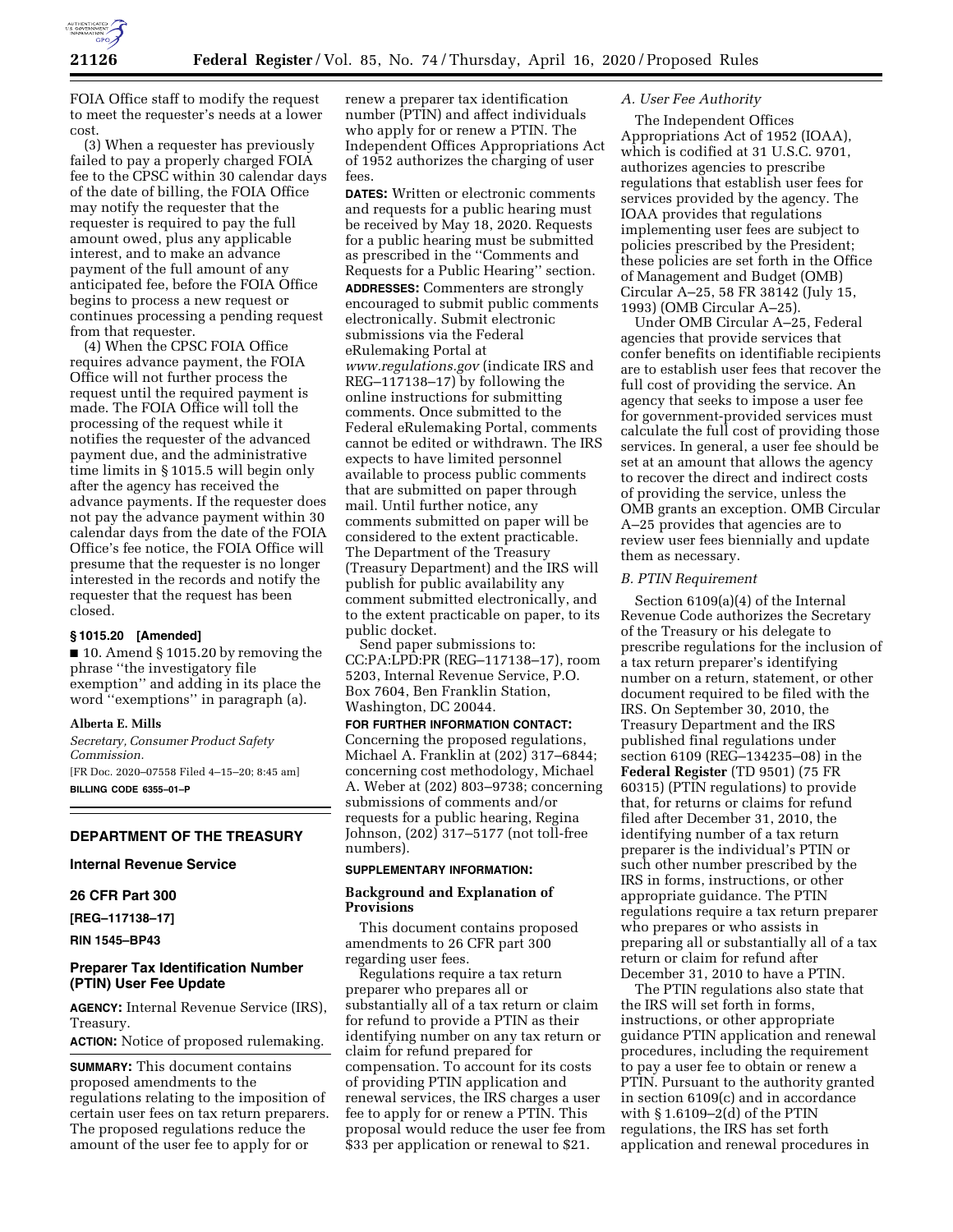Form W–12, *IRS Paid Preparer Tax Identification Number (PTIN) Application and Renewal,* and the Form W–12 Instructions. Individuals may also apply for or renew a PTIN and pay the user fee online at *irs.gov/ptin.* The annual PTIN application and renewal period generally begins in the fall of the year preceding the filing season to which the PTIN relates.

Section 1.6109–2(d) states that only individuals authorized to practice before the IRS under 31 U.S.C. 330 are eligible to obtain a PTIN. Under § 1.6109–2(h), the IRS may prescribe in forms, instructions, or other appropriate guidance exceptions to the requirements of the PTIN regulations, including the requirement that an individual must be authorized to practice before the IRS to be eligible to receive a PTIN. On December 30, 2010, the Treasury Department and the IRS released Notice 2011–6 (2011–3 IRB 315 (Jan. 17, 2011)), which stated that, until December 31, 2013, a provisional PTIN could be renewed upon proper application and payment of the applicable user fee, even if the individual holding the provisional PTIN was not authorized to practice before the IRS.

On June 3, 2011, the Treasury Department and the IRS published in the **Federal Register** (76 FR 32286) amendments to Treasury Department Circular No. 230 (31 CFR part 10), to regulate all tax return preparers under 31 U.S.C. 330. In *Loving* v. *IRS,* 917 F.Supp.2d 67 (D.D.C. 2013), the district court concluded that the Treasury Department and the IRS lacked statutory authority to regulate tax return preparation as practice before the IRS under 31 U.S.C. 330 and enjoined the Treasury Department and the IRS from enforcing the regulations issued under that section. The district court subsequently modified its order to clarify that the IRS's authority to require that tax return preparers obtain a PTIN is unaffected by the injunction. *Loving*  v. *IRS,* 920 F.Supp.2d 108, 109 (D.D.C. 2013) (stating ''Congress has specifically authorized the PTIN scheme by statute . . . [and that] scheme, therefore, does not fall within the scope of the injunction and may proceed as promulgated.''). The United States Court of Appeals for the District of Columbia Circuit affirmed the district court's decision and order for injunction. *Loving* v. *IRS,* 742 F.3d 1013 (D.C. Cir. 2014).

## *C. PTIN User Fee*

Final regulations (REG–139343–08) published in the **Federal Register** (TD 9503) (75 FR 60316) (initial PTIN user fee regulations) on September 30, 2010,

established a \$50 user fee to apply for or renew a PTIN, in addition to a portion payable directly to the contractor, which was \$14.25 for new applications and \$13 for renewal applications. The \$50 user fee was based on an annual PTIN renewal period and an estimate that 1.2 million individuals would be applying for or renewing a PTIN each year.

The Treasury Department and the IRS determined that a \$50 user fee to apply for or renew a PTIN would recover the full direct and indirect costs that the government would incur to administer the PTIN application and renewal process. As explained in the preamble to the initial PTIN user fee regulations, the projected costs included the development and maintenance of the IRS information technology system that would interface with a third-party contractor, the development and maintenance of internal applications that would have the capacity to process and administer the anticipated increase in PTIN applications, and customer service support activities, which included website development and maintenance and call center staffing to respond to questions regarding PTIN usage and renewal. The \$50 user fee was also determined to recover costs for personnel, administrative, and management support needed to evaluate and address tax compliance issues of individuals applying for and renewing a PTIN, to investigate and address conduct and suitability issues, and otherwise support and enforce the programs that required an individual to apply for and renew a PTIN.

Pursuant to the guidelines in OMB Circular A–25, the IRS re-calculated its costs associated with providing PTINs in 2015. The IRS determined that the full cost of administering the PTIN program going forward was reduced from \$50 to \$33 per application or renewal, plus a \$17 fee per application or renewal payable directly to a thirdparty contractor. Final regulations (REG–121496–15) published in the **Federal Register** (TD 9781) (81 FR 52766) (2016 PTIN user fee regulations) on August 10, 2016, superseded and adopted temporary regulations (TD 9742) (80 FR 66794) and established the \$33 annual user fee to apply for or renew a PTIN, plus \$17 per application or renewal payable directly to a thirdparty contractor. The reduction in the fee amount was attributable to several factors, which included the reduced number of PTIN holders (approximately 700,000) from the number originally projected (1.2 million) in 2010, which reduced associated costs; the absorption of certain development costs in the early years of the program; and the fact that certain activities that would have been conducted in relation to registered tax return preparers would not be performed. In particular, the determination of the user fee no longer included expenses for personnel who performed functions primarily related to continuing education and testing for registered tax return preparers. Additionally, expenses related to personnel who performed continuing education and testing for enrolled agents and enrolled retirement plan agents were removed from the user fee.

In 2017, the IRS again conducted a biennial review of the PTIN user fee and determined that the amount of the fee going forward should be reduced to \$31 per application or renewal, plus an amount payable directly to a third-party contractor. The reduction was primarily attributable to reductions in contract support costs and salary and benefits. On June 1, 2017, before a notice of proposed rulemaking proposing to reduce the amount of the fee was issued, the IRS was enjoined from charging a PTIN user fee. In *Steele* v. *United States,*  260 F. Supp. 3d 52 (D.D.C. 2017), the United States District Court for the District of Columbia concluded that the Treasury Department and the IRS lacked the statutory authority to charge a PTIN user fee and enjoined the IRS from charging a PTIN user fee. The government filed an appeal and on March 1, 2019, the United States Court of Appeals for the District of Columbia Circuit reversed the district court's decision and lifted the injunction against charging the PTIN user fee. *See Montrois* v. *United States,* 916 F.3d 1056 (D.C. Cir. 2019) (holding that a PTIN provides tax return preparers a specific benefit by allowing them to provide an identifying number that is not a social security number on returns they prepare and stating that the permissible amount of the fee would be the same regardless of whether the specific benefit was instead the ability to prepare tax returns for compensation).

The case is currently on remand in the United States District Court for the District of Columbia regarding the amount of the fee. *Id.* at 1068.

Pursuant to the guidelines in OMB Circular A–25, the IRS has re-calculated its cost of providing PTINs. The IRS has determined that the full cost of administering the PTIN program going forward has been reduced to \$21 per application or renewal, plus \$14.95 payable directly to a third-party contractor. The government is authorized to charge a PTIN user fee under the IOAA because, in exchange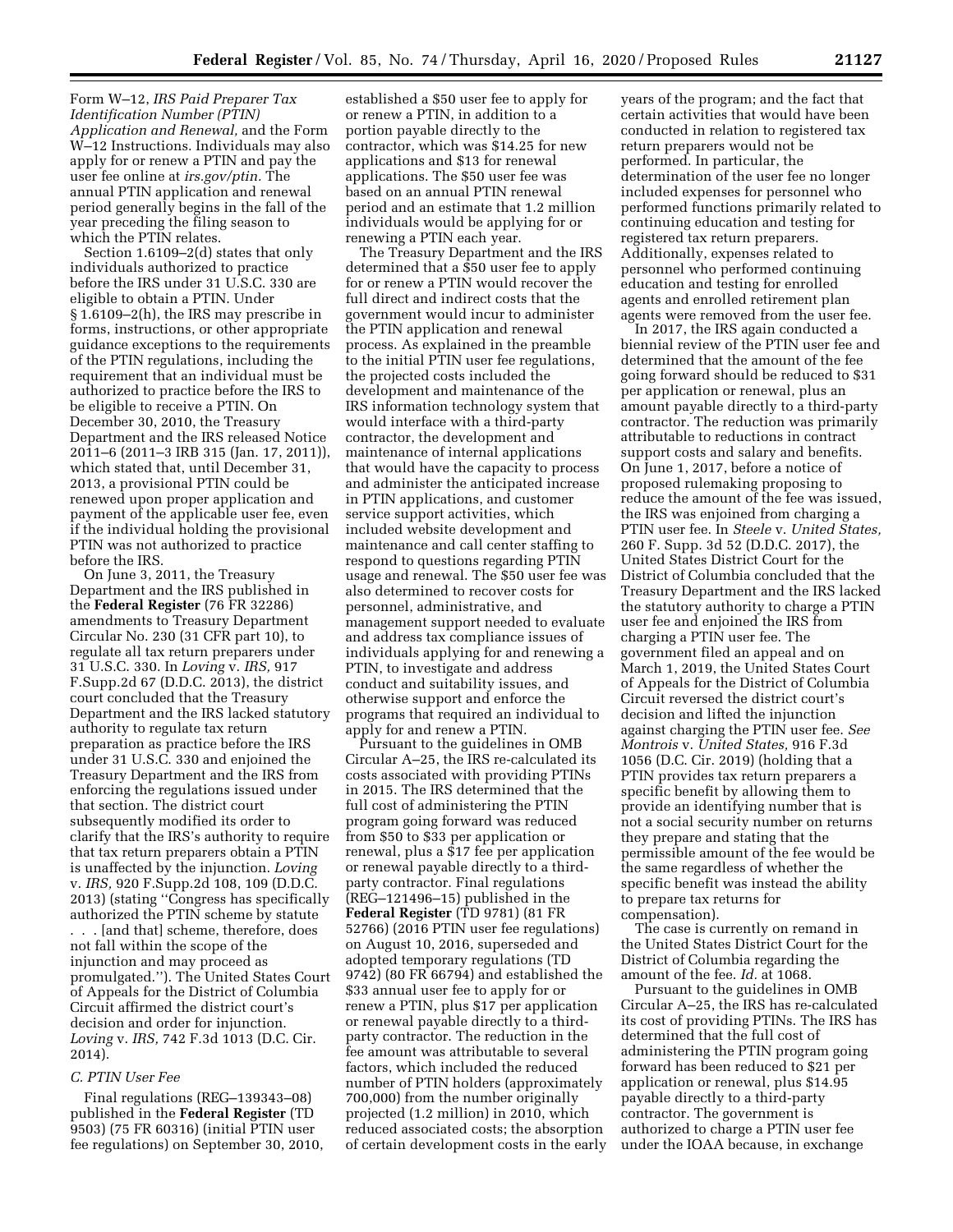for the fee, it provides a service by issuing and maintaining PTINs, which provide tax return preparers a specific benefit by allowing them to provide an identifying number that is not a social security number on returns and to prepare returns for compensation.

## *D. Calculation of User Fees Generally*

The IRS follows generally accepted accounting principles (GAAP) in calculating the full cost of administering PTIN applications and renewals. The Federal Accounting Standards Advisory Board (FASAB) is the body that establishes GAAP that apply for Federal reporting entities, such as the IRS. FASAB publishes the FASAB Handbook of Accounting Standards and Other Pronouncements, as Amended (Current Handbook), available at *[https://](https://files.fasab.gov/pdffiles/2019_fasab-handbook.pdf) [files.fasab.gov/pdffiles/2019](https://files.fasab.gov/pdffiles/2019_fasab-handbook.pdf)*\_*fasab[handbook.pdf.](https://files.fasab.gov/pdffiles/2019_fasab-handbook.pdf)* Current Handbook includes the *Statement of Federal Financial Accounting Standards (SFFAS) No. 4: Managerial Cost Accounting Concepts and Standards for the Federal Government. SFFAS No. 4*  establishes internal costing standards to accurately measure and manage the full cost of Federal programs, and the methodology below is in accordance with *SFFAS No. 4.* 

## 1. Cost Center Allocation

The IRS determines the cost of its services and the activities involved in producing them through a costaccounting system that tracks costs to organizational units. The lowest organizational unit in the IRS's costaccounting system is a cost center. Cost centers are usually separate offices that are distinguished by subject-matter area of responsibility or geographic region. All costs of operating a cost center are recorded in the IRS's cost-accounting system. The costs charged to a cost center are the direct costs for the cost center's activities in addition to allocated overhead. Some cost centers work on different services across the IRS and are not fully devoted to the services for which the IRS charges user fees.

## 2. Cost Estimation of Direct Costs

The IRS uses various costmeasurement techniques to estimate the cost attributable to the program. These techniques include using various timekeeping systems to measure the time required to accomplish activities, or using information provided by subject-matter experts on the time devoted to a program. To determine the labor and benefits cost incurred to provide the service of providing a PTIN, the IRS estimated the number of fulltime employees required to conduct

activities related to the costs of issuing and renewing PTINs. The number of full-time employees is based on both current employment numbers and future hiring estimates. Other direct costs associated with administering the PTIN program include contract costs and travel, training, supplies, printing, and other miscellaneous costs.

#### 3. Overhead

When the indirect cost of a service or activity is not specifically identified from the cost-accounting system, an overhead rate is added to the identifiable direct cost to arrive at full cost. Overhead is an indirect cost of operating an organization that is not specifically identifiable with an activity. Overhead includes costs of resources that are jointly or commonly consumed by one or more organizational unit's activities but are not specifically identifiable to a single activity.

These costs can include:

• General management and administrative services of sustaining and supporting organizations.

• Facilities management and ground maintenance services (security, rent, utilities, and building maintenance).

• Procurement and contracting services.

• Financial management and accounting services.

• Information technology services.

• Services to acquire and operate property, plants, and equipment.

• Publication, reproduction, and graphics and video services.

• Research, analytical, and statistical services.

• Human resources/personnel services.

• Library and legal services.

To calculate the overhead allocable to a service, the IRS multiplies an overhead rate by the estimated direct costs. The IRS calculates the overhead rate annually based on the Statement of Net Cost included in the IRS annual financial statements. The financial statements are audited by the Government Accountability Office. The overhead rate is the ratio of the IRS's indirect costs divided by direct costs of its organizational units. Indirect costs are labor, benefits, and non-labor costs (excluding IT related to taxpayer services, enforcement, and business system modernization) from the supporting and sustaining organizational units. Direct costs are labor, benefits, and non-labor costs for the IRS's organizational units that interact directly with taxpayers.

For the PTIN user fee review, an overhead rate of 57.58 percent was used. The rate was calculated based on the FY 2019 Statement of Net Cost as follows:

| Total Indirect Costs | \$4,006,706,430     |
|----------------------|---------------------|
| Total Direct Costs   | $*$ \$6,957,940,668 |

#### Overhead Rate ................. 57.58%

### *E. Calculation of PTIN User Fee*

The IRS projected the direct costs associated with the PTIN program for fiscal years 2020 through 2022. Direct costs are incurred by the Return Preparer Office (RPO) and include staffing and other direct costs related to administering the PTIN program. Staffing costs relate to conducting certain suitability checks, foreign preparer processing, handling compliance and complaint activities, information technology and contractrelated support, communications, budgeting and finance, and program oversight and support. The labor and benefits for the work performed related to the PTIN program is projected to be \$30,816,935 in total over fiscal years 2020 through 2022. Other direct costs associated with administering the PTIN program include contract costs and travel, training, supplies, printing, and other miscellaneous costs. The total amount of these other direct costs over fiscal years 2020 through 2022 is projected to be \$463,750. Total direct costs for fiscal years 2020 through 2022 are therefore projected to be \$31,280,685. Adding overhead expenses to the total direct costs results in total costs of \$49,292,103 as shown below:

### Total Direct Costs and Overhead ...................... \$49,292,103

The number of users annually is estimated to be 800,000, based on numbers of PTIN holders in prior fiscal years. Dividing the total cost by the projected population of users for fiscal years 2020 through 2022 results in a cost per application of \$21 as shown below:

| Total Costs            | \$49,292,103 |
|------------------------|--------------|
| Number of Applications | $+2,400,000$ |

Cost Per Application ......... \$21

Taking into account the full amount of these costs, the amount of the PTIN user fee per application or renewal is \$21. The revised amount takes into account a reduction in contract support costs, a reduction in the cost of salary and benefits, and the current fiscal year overhead rate.

A third-party contractor performs certain functions, including processing